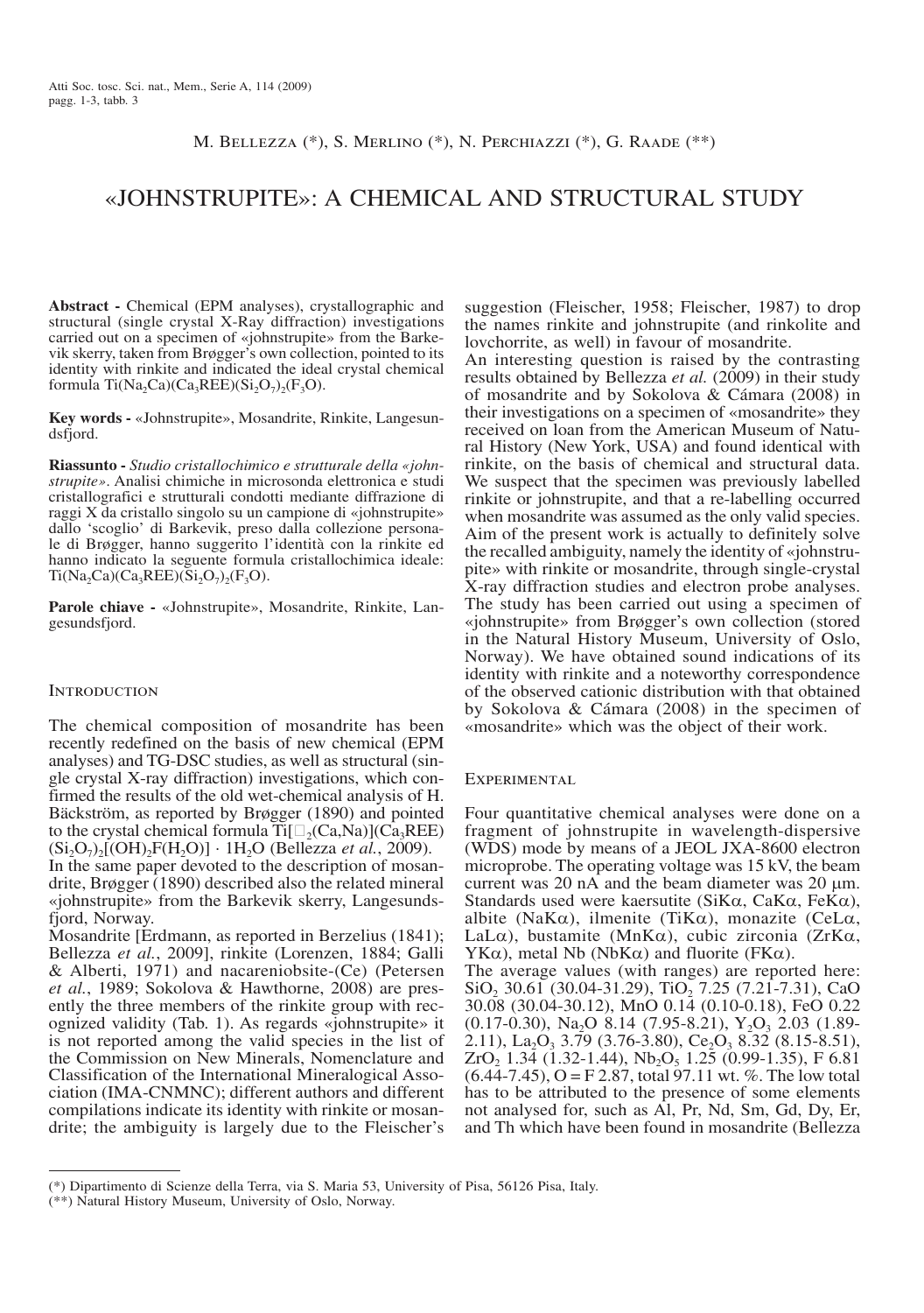| Tab. 1 - Crystal chemical formulas and unit cell parameters for the three valid species in the rinkite group. |       |       |          |                  |  |  |  |
|---------------------------------------------------------------------------------------------------------------|-------|-------|----------|------------------|--|--|--|
|                                                                                                               | a     |       |          |                  |  |  |  |
| Mosandrite (Bellezza et al. 2009)<br>$Ti[\Box_2(Ca,Na)](Ca_3REE)(Si_2O_7)_{2}[(OH)_2F(H_2O)] \cdot 1H_2O$     | 7.398 | 5.595 | 18.662 Å | $101.37^{\circ}$ |  |  |  |
| Rinkite (Galli & Alberti 1971)<br>$(Ti, Nb)[Na2(Na, Ca)](Ca3REE)(Si2O7)2(F3O)$                                | 7.437 | 5.664 | 18.843   | 101.38           |  |  |  |
| Nacareniobsite-(Ce) (Sokolova & Hawthorne 2008)<br>$Ti(Na_2 Ca)(Ca_3REE)(Si_2O_7)_{2}(F_3O)$                  | 7.468 | 5.689 | 18.891   | 101.37           |  |  |  |

*et al.* 2009) and in rinkite (Tê-Yü *et al.* 1965; Peters- en *et al.* 1989). The empirical formula, based on 4 Si atoms, is  $(Ti_{0.71}Zr_{0.09}Nb_{0.07})_{\Sigma 0.87}$  (Na<sub>2.06</sub>Ca<sub>0.92</sub>Mn<sub>0.02</sub>Fe<sub>0.02</sub>)  $\frac{\Sigma_{23,02}}{23.02}$  (Ca<sub>3.29</sub>REE<sub>0.58</sub>Y<sub>0.14)</sub>  $\frac{\Sigma_{4,0}}{207}$  (O<sub>0.73</sub>F<sub>2.81</sub>)<sub>S3.54</sub>, or ide-<br>ally Ti(Na<sub>2</sub>Ca)(Ca<sub>3</sub>REE)(Si<sub>2</sub>O<sub>7</sub>)<sub>2</sub>(F<sub>3</sub>O) which is closely ally Ti(Na<sub>2</sub>Ca)(Ca<sub>3</sub>REE)(Si<sub>2</sub>O<sub>7</sub>)<sub>2</sub>(F<sub>3</sub>O) which is closely similar to that of rinkite (Galli & Alberti 1971; Sokolova & Cámara 2008).

Single-crystal rotation and Weissenberg photographs of johnstrupite show the mineral is monoclinic, space group  $P2<sub>1</sub>/c$  with cell parameters very close to those of rinkite and quite distinct from those of mosandrite. A crystal with dimension of 0.29 x 0.15 x 0.10 mm3 was chosen for X-ray single-crystal data collection.<br>The intensity data were collected with an Ital Structure automatic four-circles diffractometer using Mo*Kα* radiation ( $\lambda = 0.71073$  Å). The measured reflections were corrected for Lorentz, polarization and absorption factors. This last correction was made according to the method of North *et al.* (1968) using 3 reflections; the least-squares method, based on the angular parameters of 42 reflections in the range  $18^{\circ} \le 2\theta \le 30^{\circ}$ ,

gives the unit-cell parameters *a* 7.421(2), *b* 5.709(1), *c* 19.019(7) Å, β 101.23(4)°. The structure was refined in the space group  $P2<sub>1</sub>/c$  starting from the atomic coordinates reported by Galli & Alberti (1971) for rinkite. The refinement of the structure was carried out using the SHELXL97 program package (Sheldrick, 1997).<br>The distribution of the cations over the five non-equivalent «octahedral» sites  $M(1)$  to  $M(5)$  was established taking into account the corresponding electron densities and the bond valence balance; in assessing the cationic distribution in the polyhedral sites, Ce represents all the REE. The occupancies were subsequently refined and, after introduction of the anisotropic thermal parameters for all the cations, the final reliability index was  $R =$ 0.057 for 1133 reflections with  $F_{o} > 4\sigma(F_{o})$ . As regards the occupancies of the two anionic sites not linked to the Si atoms,  $OF(1)$  and  $OF(2)$ , they were assumed as  $O_{0.5}F_{0.5}$  during the refinement and were subsequently established as  $F_{0.55}O_{0.45}$  and  $F_{0.80}O_{0.20}$ , respectively, on the basis of the valence bond balance. Final positional coordinates of the atomic sites, isotropic displacement

Tab. 2 - Atomic coordinates and isotropic (*B*) or equivalent isotropic (*Beq*) displacement parameters in «johnstrupite» (standard deviations in parentheses).

| <b>Site</b> | x                | $\mathbf{y}$ | Z.           | $B/B_{eq}$ |
|-------------|------------------|--------------|--------------|------------|
| M(1)        | $\boldsymbol{0}$ | $\mathbf{0}$ | $\mathbf{0}$ | 3.45(7)    |
| M(2)        | 1/2              | $\mathbf{0}$ | $\mathbf{0}$ | 3.34(16)   |
| M(3)        | 0.7547(3)        | 0.5010(5)    | 0.00110(17)  | 4.21(9)    |
| M(4)        | 0.0935(1)        | 0.6624(2)    | 0.19121(6)   | 3.07(3)    |
| M(5)        | 0.5972(2)        | 0.6660(3)    | 0.19122(8)   | 3.16(4)    |
| Si(1)       | 0.3511(3)        | 0.1560(5)    | 0.13998(14)  | 2.67(5)    |
| Si(2)       | 0.7845(3)        | 0.1554(5)    | 0.13785(14)  | 2.68(5)    |
| O(1)        | 0.2197(9)        | 0.1511(14)   | 0.06120(39)  | 3.93(14)   |
| O(2)        | 0.8309(8)        | 0.1419(13)   | 0.05804(38)  | 3.64(13)   |
| O(3)        | 0.3379(9)        | 0.3972(13)   | 0.18387(39)  | 3.67(14)   |
| O(4)        | 0.8429(9)        | 0.4018(13)   | 0.17807(42)  | 4.04(15)   |
| O(5)        | 0.3334(8)        | 0.9352(13)   | 0.19159(37)  | 3.39(13)   |
| O(6)        | 0.8561(8)        | 0.9386(12)   | 0.19143(36)  | 3.25(13)   |
| O(7)        | 0.5585(9)        | 0.1415(13)   | 0.12134(38)  | 3.79(14)   |
| OF(1)       | 0.0308(8)        | 0.7012(11)   | 0.06006(36)  | 3.71(19)   |
| OF(2)       | 0.5279(9)        | 0.6555(12)   | 0.06071(39)  | 4.44(21)   |